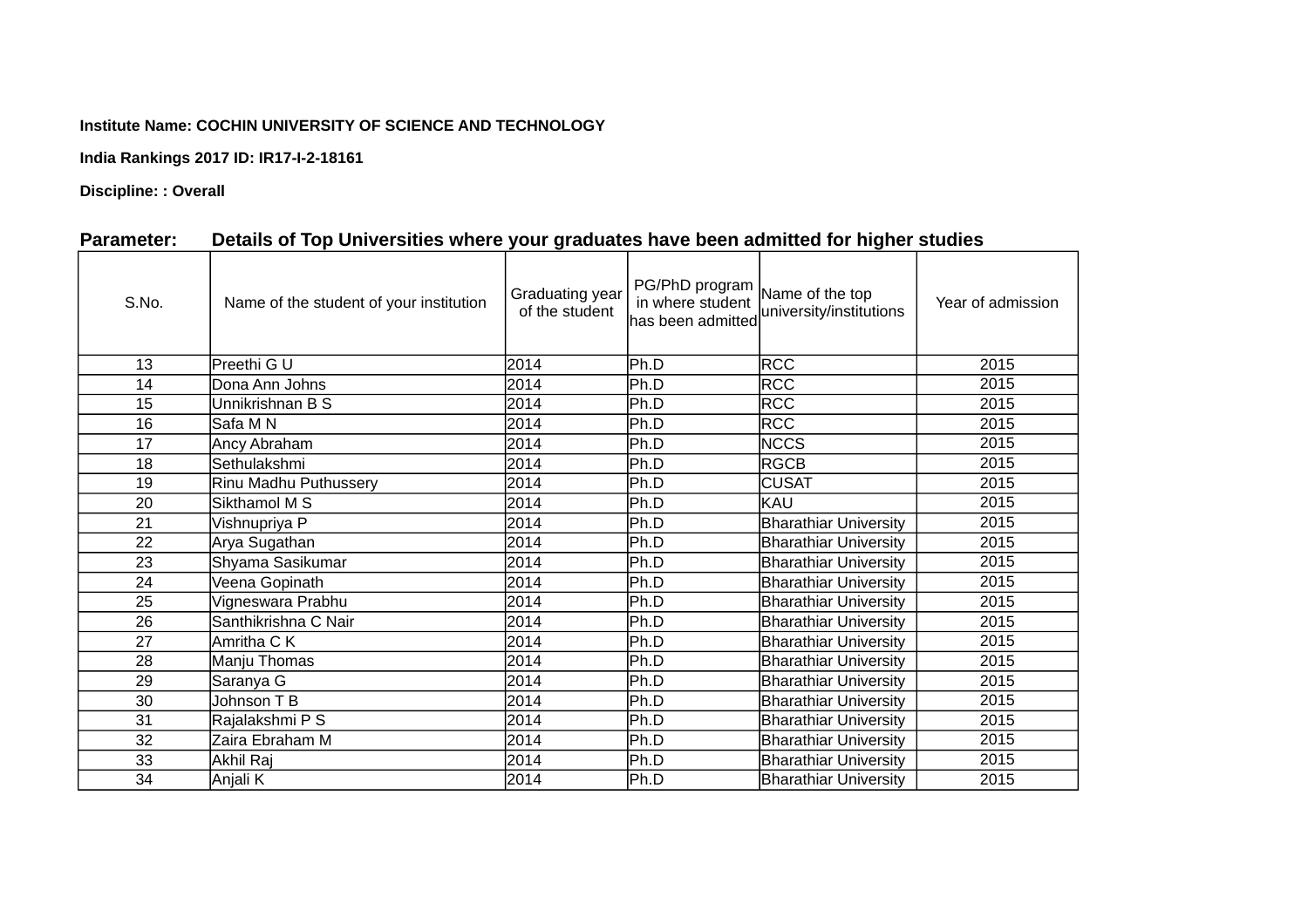| 35 | Akshaya A                 | 2016 | <b>PhD</b>                | Kerala University of<br><b>Fisheries and Ocean</b><br>Studies | 2016 |
|----|---------------------------|------|---------------------------|---------------------------------------------------------------|------|
| 36 | Sandhya E S               | 2016 | PhD                       | Kerala University of<br><b>Fisheries and Ocean</b><br>Studies | 2016 |
| 37 | <b>MEENU MARIAM JOSE</b>  | 2016 | PhD                       | U OF VICTORIA,<br>NEWZEALAND                                  | 2016 |
| 38 | <b>ARUNKUMAR C S</b>      | 2015 | PhD                       | <b>IIT CHENNAI</b>                                            | 2015 |
| 39 | <b>DALU JACOB</b>         | 2014 | PhD                       | ISI, CHENNAI                                                  | 2015 |
| 40 | <b>JINU MARY JAMESON</b>  | 2014 | PhD                       | <b>IISER TVM</b>                                              | 2015 |
| 41 | MAHESH T T                | 2014 | PhD                       | <b>IIST TVM</b>                                               | 2015 |
| 42 | Mathew K A                | 2014 | PhD                       | Norwegian University<br>of Science and<br>Technology, Norway  | 2015 |
| 43 | Dr. Jayesh P              | 2014 | Post Doctoral<br>Research | Sungkyunkwan<br>University, South<br>Korea                    | 2015 |
| 44 | Anagha M. G.              | 2016 | Ph. D                     | IIT, Khargpur                                                 | 2016 |
| 45 | Sanjay R.                 | 2016 | Ph. D                     | IIT, Khargpur                                                 | 2016 |
| 46 | Sreethu T. K.             | 2016 | M Tech                    | IIT, Khargpur                                                 | 2016 |
| 47 | Vishnu Mohan              | 2016 | M Tech                    | IIT, Khargpur                                                 | 2016 |
| 48 | <b>Mohammed Ansar</b>     | 2016 | M Tech                    | IIT, Delhi                                                    | 2016 |
| 49 | Ms.Anjali Priya           | 2016 | PhD                       | IIT Delhi                                                     | 2016 |
| 50 | Mr.Gautham Gawande        | 2015 | PhD                       | University of Delhi                                           | 2015 |
| 51 | Ms.Ayesha                 | 2014 | PhD                       | University of<br>Newcastle, Sydney,<br>Australia              | 2014 |
| 52 | Mr. Dhirendra Kumar Singh | 2014 | PhD                       | University of Szeged,<br>Budapest, Hungary                    | 2014 |
| 53 | Mr. Vishnu Prasad J       | 2014 | PhD                       | IIT Chennai                                                   | 2014 |
| 54 | Sweta kumari Singh        | 2015 | <b>MBA</b>                | IIM, Raipur                                                   | 2016 |
| 55 | <b>Akash Kumar</b>        | 2015 | PG                        | IIT, Kanpur                                                   | 2016 |
| 56 | Jareena Jawahar           | 2015 | PG                        | NIT, Calicut                                                  | 2016 |
| 57 | Varsh P V                 | 2015 | $\overline{\mathsf{PG}}$  | NIT, Warangal                                                 | 2016 |
| 58 | Sreelakshmi K Nair        | 2015 | PG                        | NIT, Surat                                                    | 2016 |
| 59 | Sreeparvathy              | 2015 | PG                        | IIT, Hyderabad                                                | 2016 |
| 60 | Vishnu P                  | 2015 | PG                        | IIT, Mumbai                                                   | 2016 |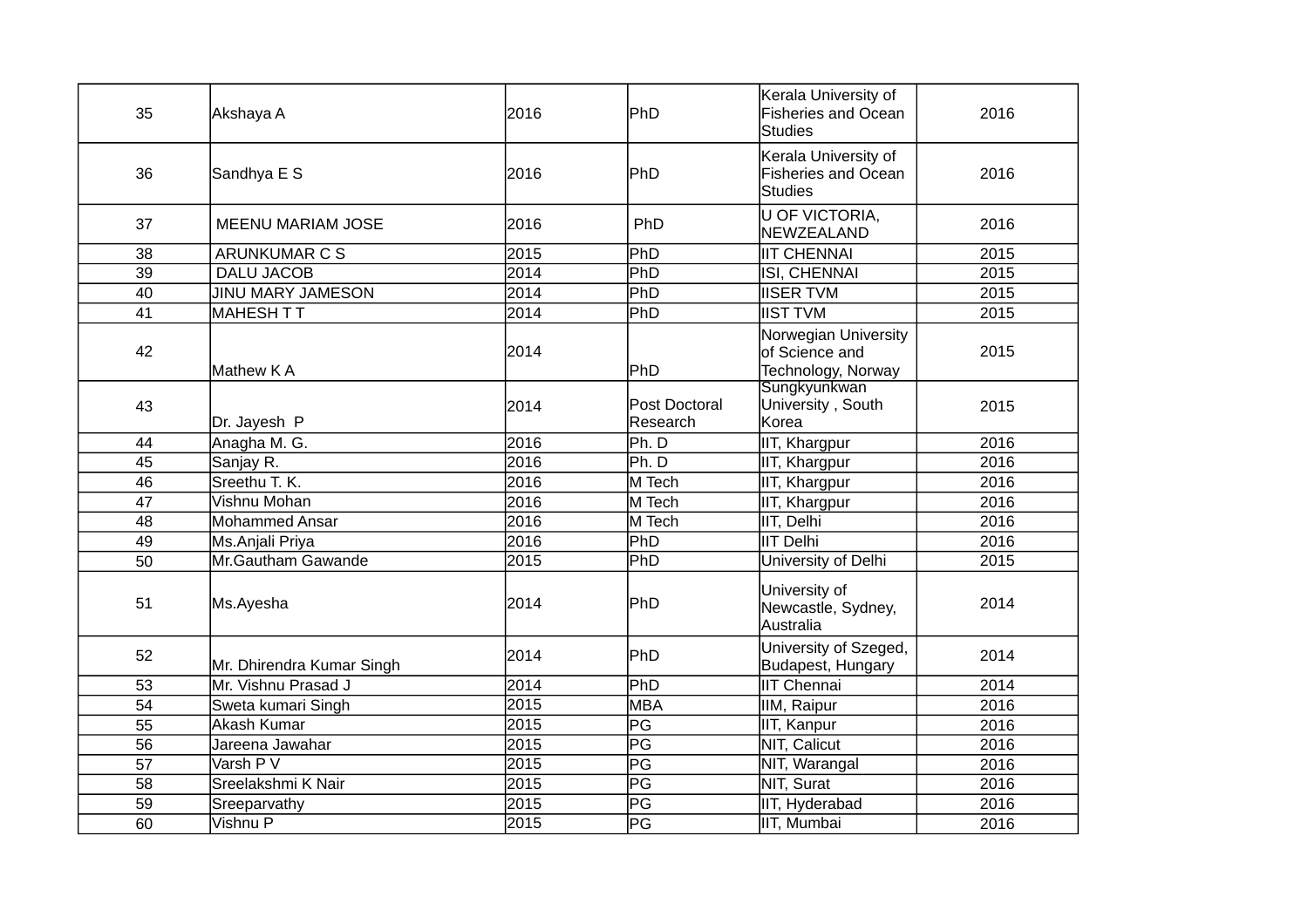| 61              | <b>Revathi S</b>      | 2015 | Nanoengineering<br>and Microsystems | <b>National TSING HUA</b><br>University, Taiwan          | 2016 |
|-----------------|-----------------------|------|-------------------------------------|----------------------------------------------------------|------|
| 62              | Anupama Nandan        | 2015 | M Tech                              | Cochin University of<br>Science and<br>Technology        | 2016 |
| 63              | lHanna K A            | 2015 | M Tech                              | Cochin University of<br>Science and<br>Technology        | 2016 |
| 64              | Haritha vijay         | 2015 | M Tech                              | <b>Cochin University of</b><br>Science and<br>Technology | 2016 |
| 65              | Manjeet Raj           | 2015 | M Tech                              | <b>IIT Guwahati</b>                                      | 2016 |
| 66              | Shreyans Jain         | 2015 | PGDM                                | <b>IIM Kashipur,</b><br>Uttarakhand                      | 2016 |
| 67              | Rajkumar Sharma       | 2015 | M Tech                              | <b>IIT Kanpur</b>                                        | 2016 |
| 68              | Drishya Gopi          | 2015 | M Tech                              | Cochin University of<br>Science and<br>Technology        | 2016 |
| 69              | Ajees A P             | 2014 | PhD                                 | <b>CUSAT</b>                                             | 2015 |
| 70              | Ditty Mathew          | 2014 | PhD                                 | IIT-M                                                    | 2015 |
| 71              | Thayyil Vani Reshma   | 2014 | PhD                                 | Amrita Deemed                                            | 2015 |
| 72              | Rejina Kabeer         | 2014 | PhD                                 | NIT-C                                                    | 2015 |
| 73              | Sindhya K Nambiar     | 2014 | PhD                                 | <b>CUSAT</b>                                             | 2016 |
| 74              | Diana Priscilla       | 2014 | PhD                                 | <b>CUSAT</b>                                             | 2015 |
| 75              | Sreela SR             | 2015 | PhD                                 | <b>CUSAT</b>                                             | 2015 |
| $\overline{76}$ | Graham G              | 2015 | PhD                                 | <b>CUSAT</b>                                             | 2015 |
| 77              | Hairunniza Nisha Rose | 2015 | <b>PhD</b>                          | NIT-C                                                    | 2015 |
| 78              | Midhula Vijayan       | 2016 | <b>PhD</b>                          | NIT-C                                                    | 2016 |
| 79              | Divya Mohan           | 2016 | <b>PhD</b>                          | <b>CUSAT</b>                                             | 2016 |
| 80              | Sara Renjith          | 2016 | PhD                                 | <b>CUSAT</b>                                             | 2016 |
| 81              | Ahammed Sidheek       | 2015 | PG                                  | <b>Stuttgurt University</b>                              | 2016 |